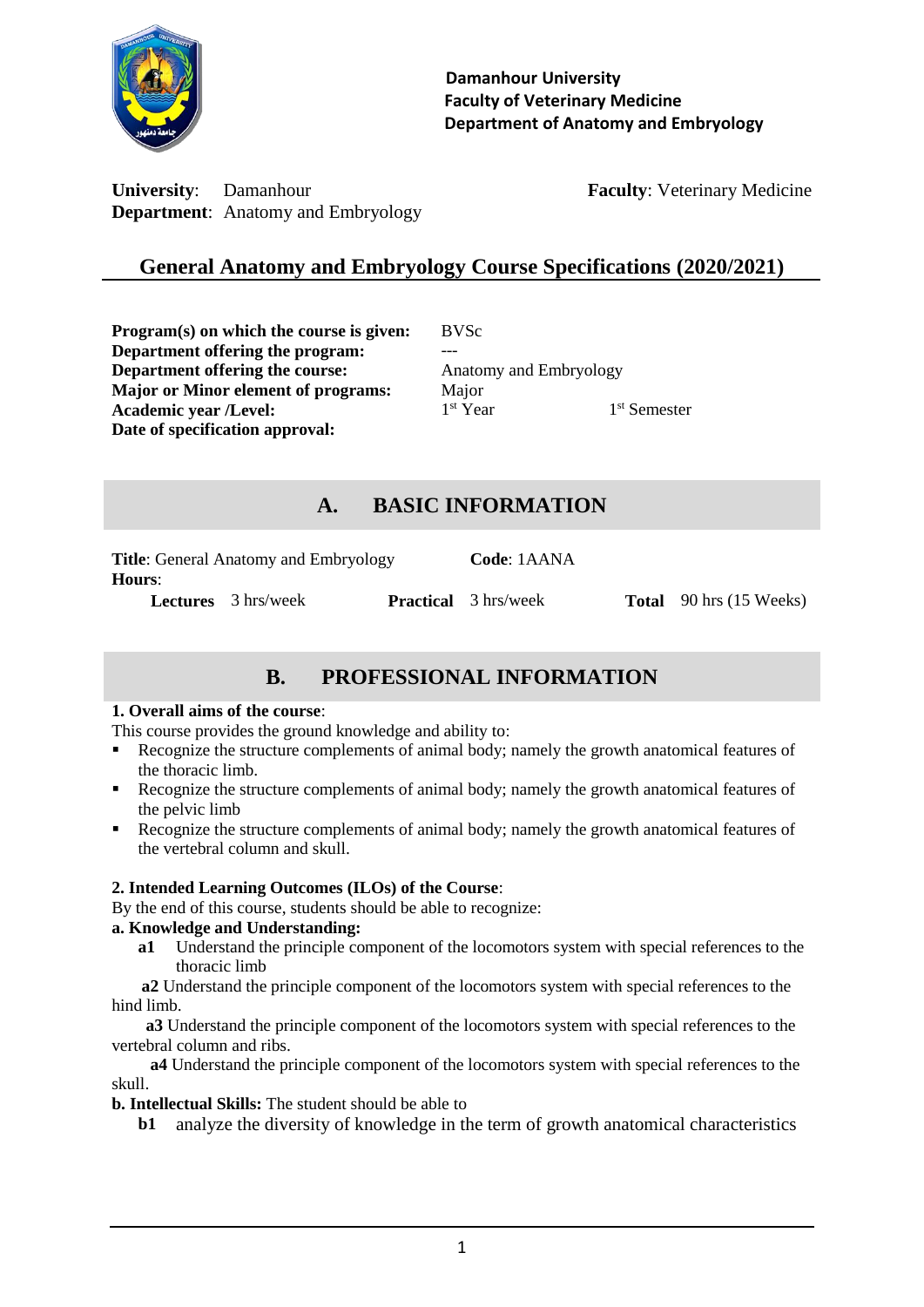

of each organ and/or structure

**b2** Distinguish with evidence and confidence characteristic features of each organ and / or structures in each animal class.

### **c. Professional and Practical Skills:** The student will be qualified in

- **c1** Recognize the anatomical techniques suitable for preserving each organ and / or structure.
- **c2** Identify and compare the bones forming thoracic and pelvic limb.
- **c3** Identify and compare the bones of the vertebral column and skull.

### **d. General and Transferable Skills:**

- **d1** The ability to use simple word and IT skills (i.e., data processing, software, internet, and multimedia) and the library to find information
- **d2** The ability to be self-motivated learners and responsive to feedback.
- **d3** Working in team (i.e., sharing presentations and discussions and solving problem).
- **d4** Enhancement of research capability by working in independent projects.

**3. Contents**:

|                | Lecture                                                          |                |                  |                  |
|----------------|------------------------------------------------------------------|----------------|------------------|------------------|
|                |                                                                  | No. of         |                  |                  |
|                | <b>Topic</b>                                                     | hours          | <b>Lectures</b>  | <b>Practical</b> |
|                | Topographical terms, body planes and organization of animal      | 3              | 3                | $\Omega$         |
|                | body                                                             |                |                  |                  |
| ٠              | General osteology: principles of the animal bones and skeleton   | 3              | 3                | $\theta$         |
| ٠              | General arthrology: principles of animal joints and movements    | 3              | 3                | $\theta$         |
| ٠              | General myology : principle of muscles                           | 3              | 3                | $\theta$         |
| $\blacksquare$ | General and comparative features of the scapula                  | 3              | 3                | $\theta$         |
| ٠              | General and comparative features of the hummers                  | $\overline{3}$ | 3                | $\overline{0}$   |
| п              | General and comparative features of the radius, ulna and carpal  | 3              | 3                | $\theta$         |
| $\blacksquare$ | General and comparative features of the metacarpus and digits    | $\overline{3}$ | 3                | $\mathbf{0}$     |
| ٠              | General and comparative features of the pelvic bone              | $\overline{3}$ | 3                | $\theta$         |
| ٠              | General and comparative features of the femur                    | 3              | 3                | $\mathbf{0}$     |
| $\blacksquare$ | General and comparative features of the tibia, fibula and tarsal | 3              | 3                | $\overline{0}$   |
|                | bone                                                             |                |                  |                  |
| $\blacksquare$ | General features of the skull facial                             | 3              | 3                | $\overline{0}$   |
| ٠              | General features and comparative of skull cranial                | 3              | 3                | $\boldsymbol{0}$ |
| ٠              | General and comparative features of the vertebral column, ribs   | $\overline{3}$ | 3                | $\theta$         |
|                | and sternum                                                      |                |                  |                  |
| $\blacksquare$ | Guidance of students for final written, oral and practical       | 3              | 3                | $\theta$         |
|                | examinations                                                     |                |                  |                  |
|                | <b>Total</b>                                                     | 45             | 45               | $\boldsymbol{0}$ |
|                |                                                                  |                |                  |                  |
|                | <b>Practical</b>                                                 |                |                  |                  |
|                |                                                                  | No. of         |                  |                  |
|                | <b>Topic</b>                                                     | hours          | <b>Lectures</b>  | <b>Practical</b> |
|                | Topographical terms, body planes and organization of animal      | 3              | $\boldsymbol{0}$ | 3                |

| - Topographical terms, body planes and organization of animal<br>body |  |  |
|-----------------------------------------------------------------------|--|--|
| • General and comparative features of the scapula                     |  |  |
|                                                                       |  |  |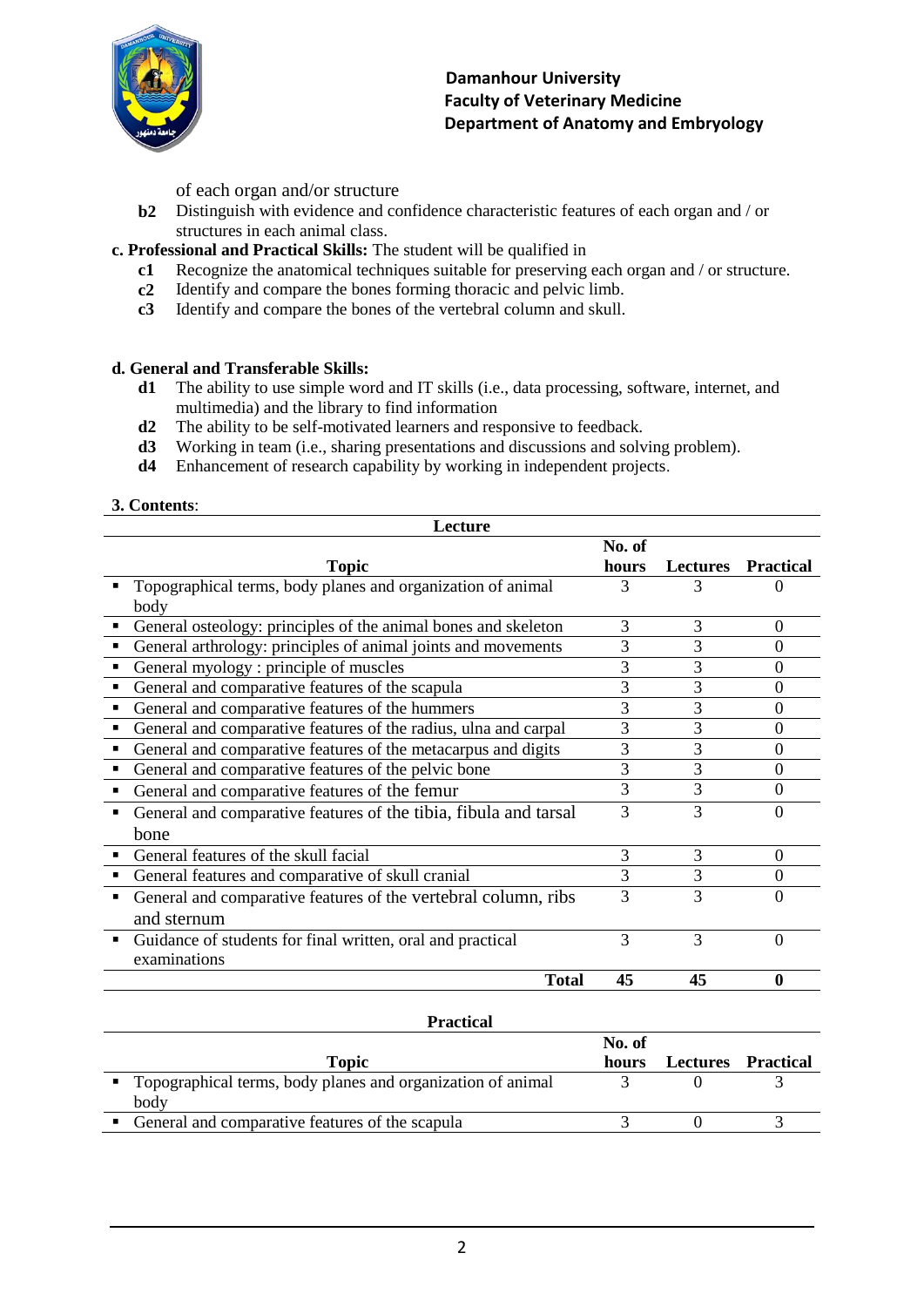

|           | General and comparative features of the hummers                  | 3             | 0        | 3  |
|-----------|------------------------------------------------------------------|---------------|----------|----|
|           | General and comparative features of the radius, ulna and carpal  | 3             | 0        | 3  |
|           | General and comparative features of the metacarpus and digits    | 3             | 0        | 3  |
|           | General and comparative features of the pelvic bone              | 3             | 0        | 3  |
|           | General and comparative features of the femur                    | 3             | 0        | 3  |
|           | General and comparative features of the tibia, fibula and tarsal | 3             | $\Omega$ | 3  |
| bone      |                                                                  |               |          |    |
|           | Review and training on practical examination                     | 3             | 0        | 3  |
|           | General features of the skull facial                             | 3             | 0        |    |
|           | General features and comparative of skull cranial                | 3             | 0        | 3  |
|           | General and comparative features of the cervical and thoracic    | 3             | 0        | 3  |
| vertebrae |                                                                  |               |          |    |
|           | General and comparative features of the lumber and caudal        | $\mathcal{R}$ | 0        | 3  |
| vertebrae |                                                                  |               |          |    |
|           | General and comparative features of the ribs and sternum         | 3             | 0        | 3  |
|           | Preparation of the final practical examination                   | 3             |          |    |
|           | Total                                                            | 45            | 0        | 45 |

### **4. Teaching and Learning Methods**:

- **4.1** Lectures
- **4.2** Practical (tutor presentation followed by students' small group sessions).
- **4.3** Independent (Laboratory and home assignments supervised by tutor):
	- 4.3.a Writing reports/assignments.
	- 4.3.b Preparation of colored posters and slide presentations.
	- 4.3.c Preparation of bones.
	- 4.3.d Group discussion.
- **4.4** Computer courseware for independent study can be accessed at the education center beside recently developed web courseware

**Method for disabled students:** (no special arrangements are available now, however those student can consult our stuff for help)

### **5. Student Assessment Methods**:

|     | Exam                            |                                                                    |
|-----|---------------------------------|--------------------------------------------------------------------|
| 5.1 | Written Mid-term                | To assess knowledge and understanding.                             |
|     | <b>5.2</b> Written Final-term   | To assess knowledge and understanding                              |
|     | <b>5.3</b> Practical Final-term | To assess professional and practical skills.                       |
|     | <b>5.4</b> Oral Final-term      | To assess intellectual skills, understanding of topics and ways of |
|     |                                 | thinking in resolving problems                                     |

### **Assessment Schedule** (in each semester):

|                     | Exam                 | Week             |
|---------------------|----------------------|------------------|
| <b>Assessment 1</b> | Written Mid-term     | $\mathbf{Q}$ th  |
| <b>Assessment 2</b> | Written Final-term   | 15 <sup>th</sup> |
| <b>Assessment 3</b> | Practical Final-term | 15th             |
| <b>Assessment 4</b> | Oral Final-term      | 1 5th            |
|                     |                      |                  |

**Weighing of assessments** (in each semester):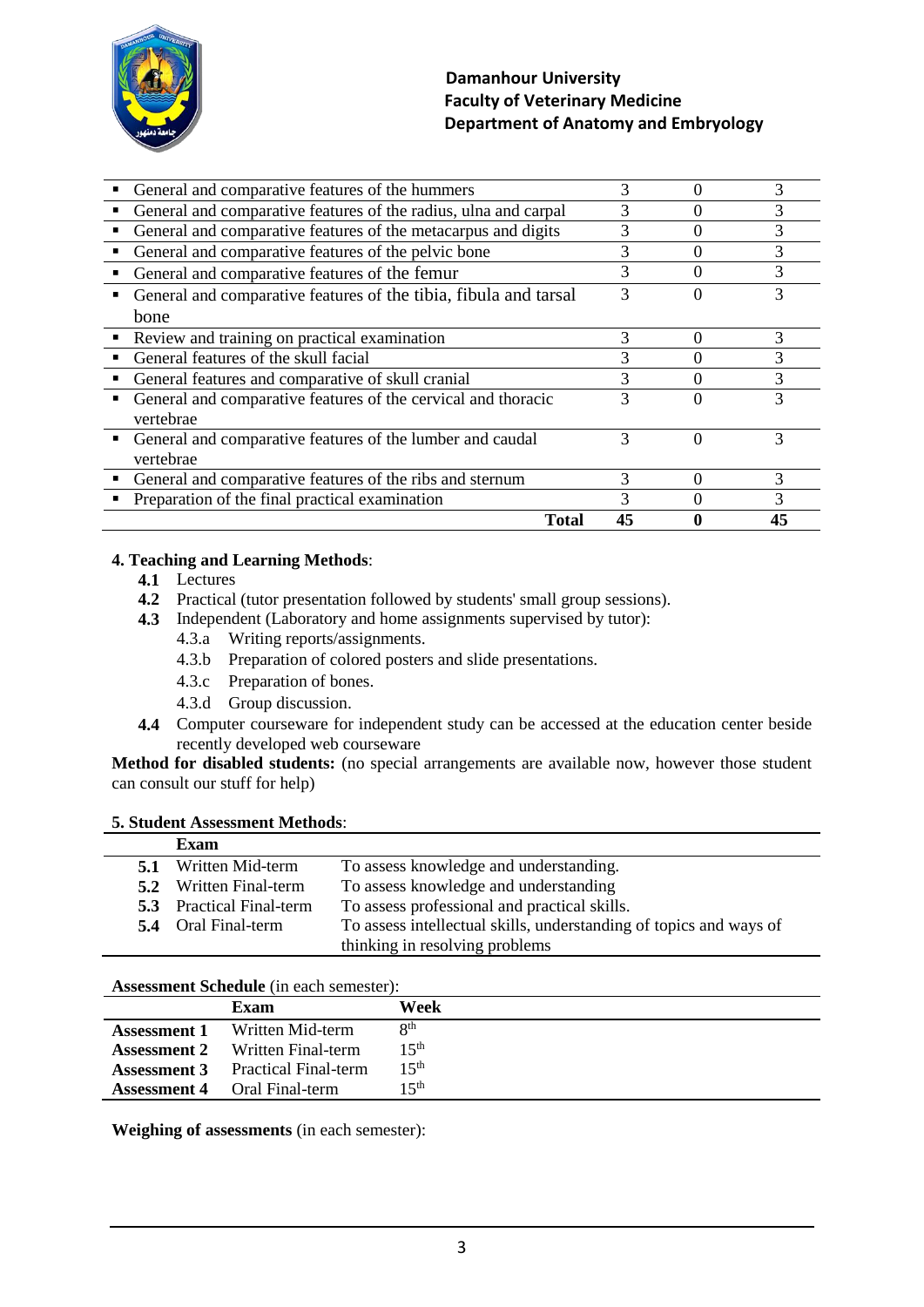

|                     | Exam                                               | $1st$ Semester $(\frac{6}{6})$ | Total $(\% )$ |
|---------------------|----------------------------------------------------|--------------------------------|---------------|
|                     | <b>Assessment 1</b> Written Mid-term               | 10                             | Ю             |
|                     | <b>Assessment 2</b> Home and laboratory periodical | 10                             | 10            |
|                     | <b>Assessment 3</b> Written Final-term             | 50                             | 50            |
| <b>Assessment 4</b> | <b>Practical Final-term</b>                        |                                | 15            |
|                     | <b>Assessment 5</b> Oral Final-term                | 15                             | 15            |
|                     | Total                                              | 100                            | 100           |

### **6. List of References**:

- **6.1. Course Notes**:
- **Lecture notes (printed): anatomy of domestic animal I. by Prof. DR Ashraf Elsharby (2007) 6.2. Essential Books:**
- Getty R., Sisson and Grosman (1975) the anatomy of domestic animals 5th edition W.B Saunders, Philadelphia (volume 1&2)

### **6.3. Recommended Books:**

Dyce, M.K., Sack, W.O.(2002) Wensing, C.j.G. Textbook of Veterinary Anatomy W. B. Saunders C., Philadelphia

### **6.4. Periodicals, websites, ….. etc**

### **7. Facilities Required for Teaching and Learning**

- For Lecture: A large hall equipped with white board, data show and computer.
- For Laboratory sessions: dissection hall with bones, formalized animals cadavers, dissection materials, anatomical models, colored posters, charts, atlases, handouts and pamphlets.
- For small group discussions (75 students): Convenient hall equipped with white board, computer and video projector.
- Digital library, Internet and networking connections for easy access of online course materials and the recommended websites by our staff.

**Course Coordinator:** Prof. Dr. Ashraf Elsharaby

Head of Department: Prof. Dr. Ashraf Elsharaby

**Date:**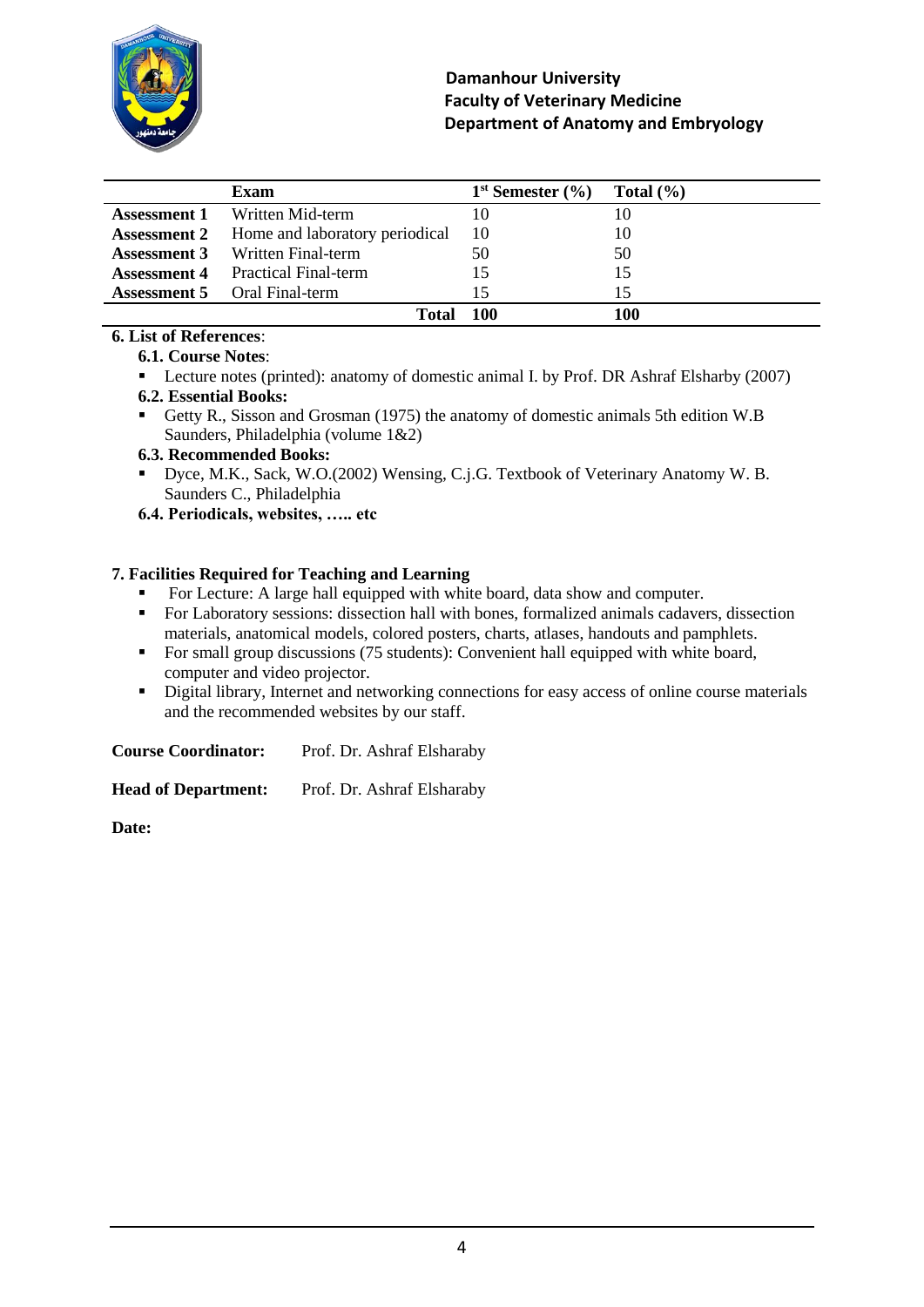

**University:** Damanhour **Faculty: Veterinary Medicine Department**: Anatomy and Embryology

# **General Anatomy and Embryology Course Specifications (2015-2016)**

**Program(s) on which the course is given:** BVSc **Department offering the program: Department offering the course:** Anatomy and Embryology **Major or Minor element of programs:** Major **Academic year /Level:** 1 **Date of specification approval:**

1<sup>st</sup> Year 2<sup>nd</sup> Semester

# **A. BASIC INFORMATION**

| <b>Title:</b> General Anatomy and Embryology |                            |  | Code: 1BANA                 |                                |
|----------------------------------------------|----------------------------|--|-----------------------------|--------------------------------|
| Hours:                                       |                            |  |                             |                                |
|                                              | <b>Lectures</b> 3 hrs/week |  | <b>Practical</b> 3 hrs/week | <b>Total</b> 90 hrs (15 Weeks) |

# **B. PROFESSIONAL INFORMATION**

### **1. Overall aims of the course**:

This course provides the ground knowledge and ability to:

- The growth anatomical features of the digestive, respiratory and urinary organs
- Realize how to compare digestive organs in domestic animals.
- Realize how to compare respiratory organs in domestic animals.
- Realize how to compare urinary organs in domestic animals.
- .

### **2. Intended Learning Outcomes (ILOs) of the Course**:

By the end of this course, students should be able to recognize:

### **a. Knowledge and Understanding:**

- **a1** Understand the typical structure of the digestive organs of the domestic animals
- **a2** Understand the typical structure of the respiratory organs of the domestic animals
- **a3** Understand the typical structure of the urinary organs of the domestic animals

### **b. Intellectual Skills:** The student should be able to

- **b1** analyze the diversity of knowledge in the term of growth anatomical characteristics of each organ and/or structure
- **b2** distinguish with evidence and confidence characteristic features of each organ and / or structures in each animal class
- **b3** Relate structure-functions relation of those organs system components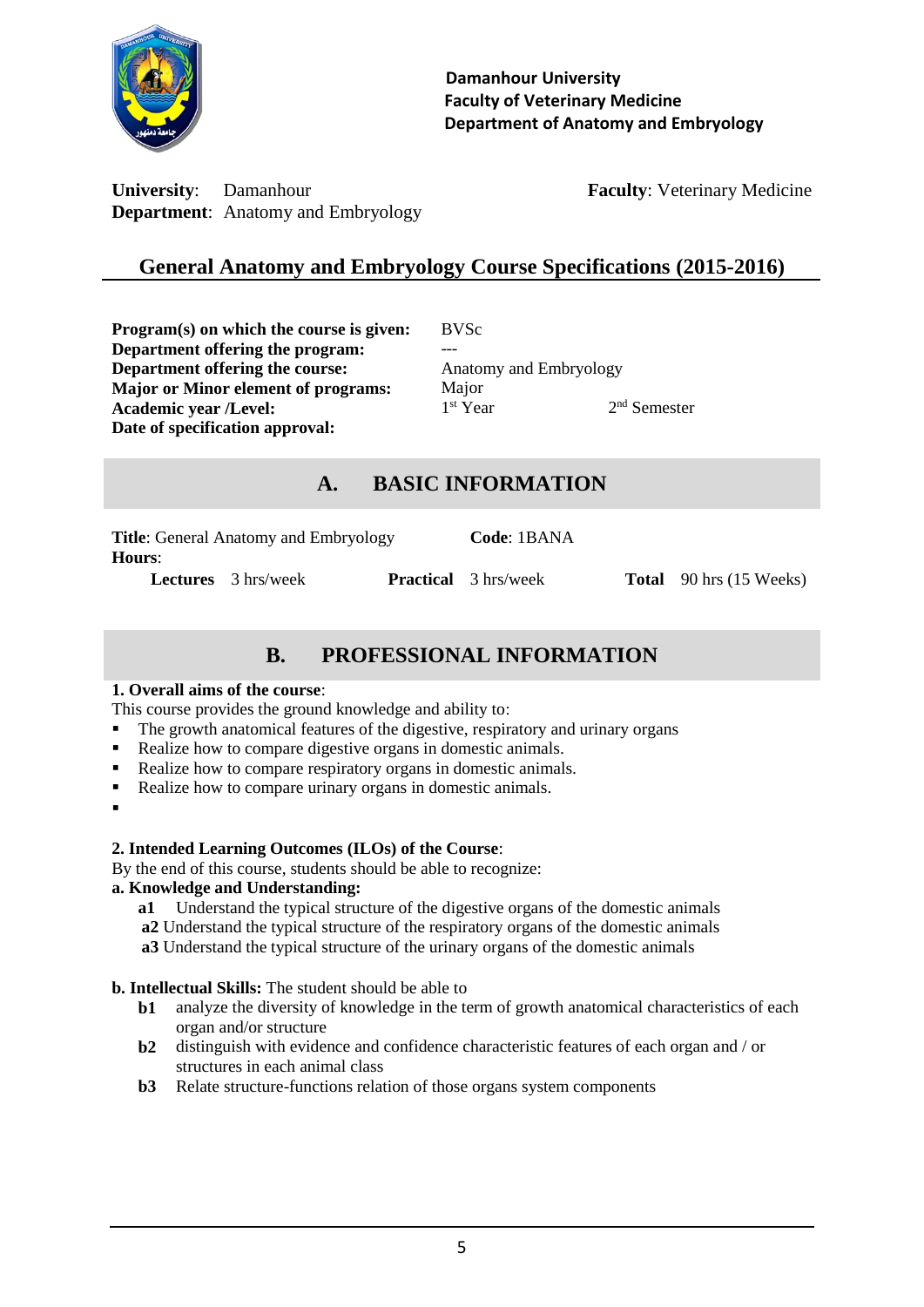

### **c. Professional and Practical Skills:** The student will be qualified in

- **c1** Recognize the anatomical techniques suitable for preserving each organ and / or structure.
	- **c2** Identify and compare the organs in different domestic animal
	- **c3** identify and compare the organs in different avian species and in different fish species
	- **c4** Distinguish between the normal an abnormal organ and / or structure.

# **d. General and Transferable Skills:**

- The ability to use simple word and IT skills (i.e., data processing, software, internet, and multimedia) and the library to find information
- **d2** The ability to be self-motivated learners and responsive to feedback.
- **d3** Working in team (i.e., sharing presentations and discussions and solving problem).
- **d4** Enhancement of research capability by working in independent projects.

### **3. Contents**:

| Lecture                                                       |        |                           |          |
|---------------------------------------------------------------|--------|---------------------------|----------|
|                                                               | No. of |                           |          |
| <b>Topic</b>                                                  | hours  | <b>Lectures Practical</b> |          |
| Comparative anatomy of oral cavity, lips and check            | 3      | 3                         | O        |
| Comparative anatomy of tongue, pharynx and esophagus          |        | 3                         | 0        |
| Comparative anatomy of salivary glands                        | 3      | 3                         | 0        |
| Basic anatomy and classification of stomach                   | 3      |                           | 0        |
| Comparative anatomy of stomach                                | 3      | 3                         | $\theta$ |
| Anatomy of ruminant stomach                                   | 3      | 3                         | $\Omega$ |
| Comparative anatomy of small and large intestine              | 3      | 3                         | 0        |
| Comparative anatomy of liver, spleen and pancreas             | 3      | 3                         | 0        |
| Review and discussion of student independent work             | 3      | 3                         | $\theta$ |
| Comparative anatomy of the nose, nasal cavity and nasopharynx | 3      | 3                         | 0        |
| Comparative anatomy of larynx and trachea                     | 3      | 3                         | $\theta$ |
| Comparative anatomy of lung                                   | 3      | 3                         | 0        |
| Comparative anatomy of the kidney                             | 3      | 3                         | 0        |
| Comparative anatomy of ureter and urinary bladder             | 3      |                           | 0        |
| Guidance of students for final written, oral and practical    | 3      | 3                         |          |
| examinations                                                  |        |                           |          |
| Total                                                         | 45     | 45                        |          |

| Practical                                                        |        |                           |   |
|------------------------------------------------------------------|--------|---------------------------|---|
|                                                                  | No. of |                           |   |
| <b>Topic</b>                                                     | hours  | <b>Lectures</b> Practical |   |
| • General and comparative features of the oral cavity            |        |                           |   |
| • General and comparative features of the tongue, oropharynx and |        |                           |   |
| esophagus                                                        |        |                           |   |
| General and comparative features of the salivary gland           |        |                           |   |
| • General and comparative features of the monolocuar stomach     |        |                           |   |
| General and comparative features of the multilocular stomach     |        |                           |   |
| General and comparative features of the intestine                |        |                           | 3 |
| • General and comparative features of the liver and spleen       |        |                           |   |
| • Review and training on practical examination                   |        |                           |   |
|                                                                  |        |                           |   |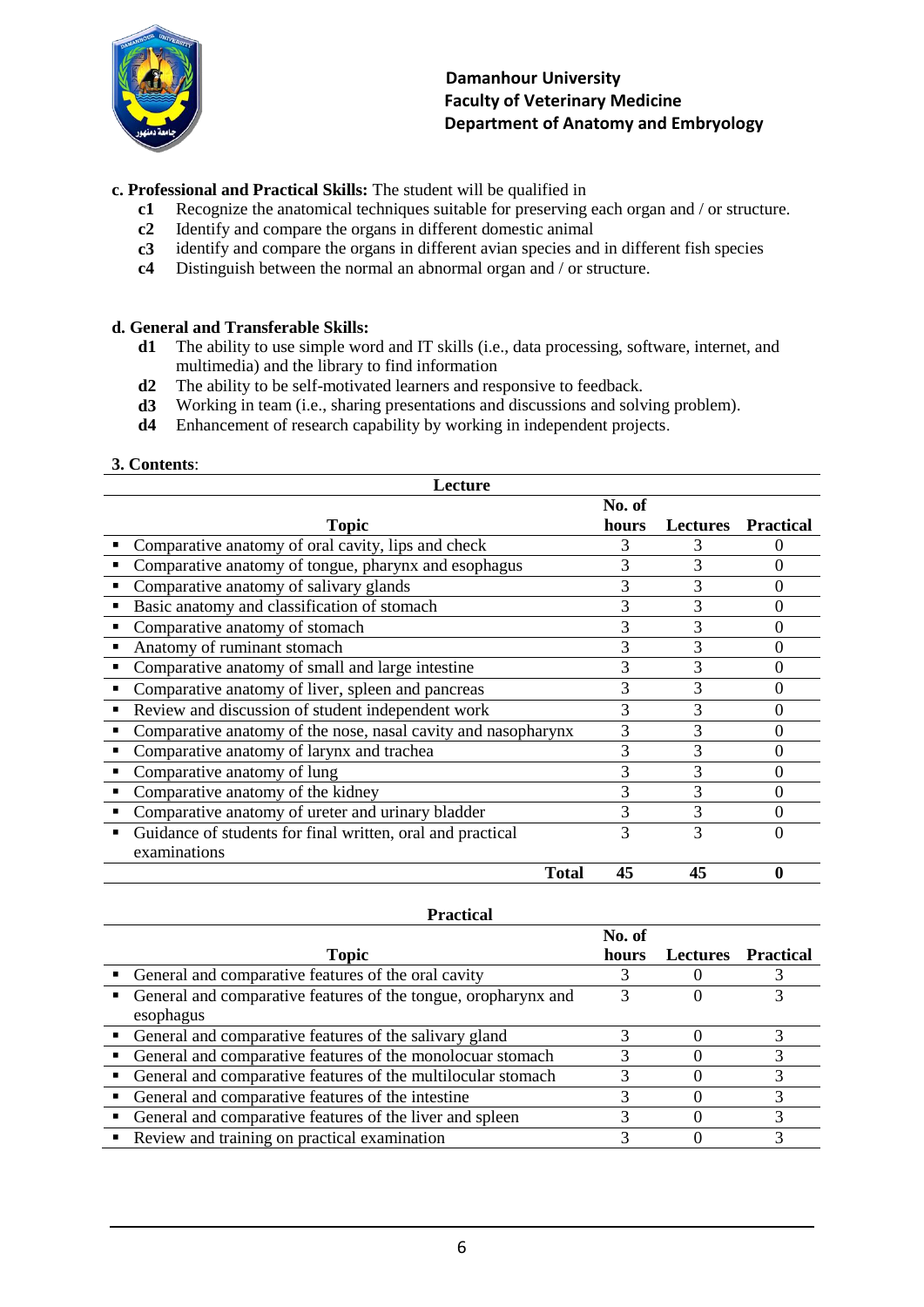

| • General and comparative features of the nose, nasal cavity and |      |  |  |
|------------------------------------------------------------------|------|--|--|
| nasopharynx                                                      |      |  |  |
| • General and comparative features of the larynx and trachea     |      |  |  |
| • General and comparative features of the lung                   |      |  |  |
| • General and comparative features of the kidney                 |      |  |  |
| • General and comparative features of the ureter and urinary     |      |  |  |
| bladder                                                          |      |  |  |
| Review and training on practical examination                     |      |  |  |
| • Preparation of the final practical examination                 |      |  |  |
|                                                                  | Tota |  |  |

### **4. Teaching and Learning Methods**:

- **4.1** Lectures
- **4.2** Practical (tutor presentation followed by students' small group sessions).
- **4.3** Independent (Laboratory and home assignments supervised by tutor):
	- 4.3.a Writing reports/assignments.
	- 4.3.b Preparation of colored posters and slide presentations.
	- 4.3.c Preparation of bones.
	- 4.3.d Group discussion.
- **4.4** Computer courseware for independent study can be accessed at the education center beside recently developed web courseware

**Method for disabled students:** (no special arrangements are available now, however those student can consult our stuff for help)

### **5. Student Assessment Methods**:

÷,

|     | Exam                            |                                                                    |
|-----|---------------------------------|--------------------------------------------------------------------|
|     | <b>5.1</b> Written Mid-term     | To assess knowledge and understanding.                             |
| 5.2 | Written Final-term              | To assess knowledge and understanding                              |
|     | <b>5.3</b> Practical Final-term | To assess professional and practical skills.                       |
|     | <b>5.4</b> Oral Final-term      | To assess intellectual skills, understanding of topics and ways of |
|     |                                 | thinking in resolving problems                                     |

### **Assessment Schedule** (in each semester):

|                     | Exam                        | Week             |
|---------------------|-----------------------------|------------------|
| <b>Assessment 1</b> | Written Mid-term            | $\mathbf{Q}$ th  |
| <b>Assessment 2</b> | Written Final-term          | 15 <sup>th</sup> |
| <b>Assessment 3</b> | <b>Practical Final-term</b> | 15 <sup>th</sup> |
| <b>Assessment 4</b> | Oral Final-term             | 15th             |
|                     |                             |                  |

### **Weighing of assessments** (in each semester):

|                     | <b>Exam</b>                                        | $2nd$ Semester $(\% )$ | Total $(\% )$ |
|---------------------|----------------------------------------------------|------------------------|---------------|
| <b>Assessment 1</b> | Written Mid-term                                   | 10                     | 10            |
|                     | <b>Assessment 2</b> Home and laboratory periodical | 10                     | 10            |
| <b>Assessment 3</b> | Written Final-term                                 | 50                     | 50            |
| <b>Assessment 4</b> | <b>Practical Final-term</b>                        | 15                     | 15            |
|                     | <b>Assessment 5</b> Oral Final-term                | 15                     | 15            |
|                     | <b>Total</b>                                       | 100                    | 100           |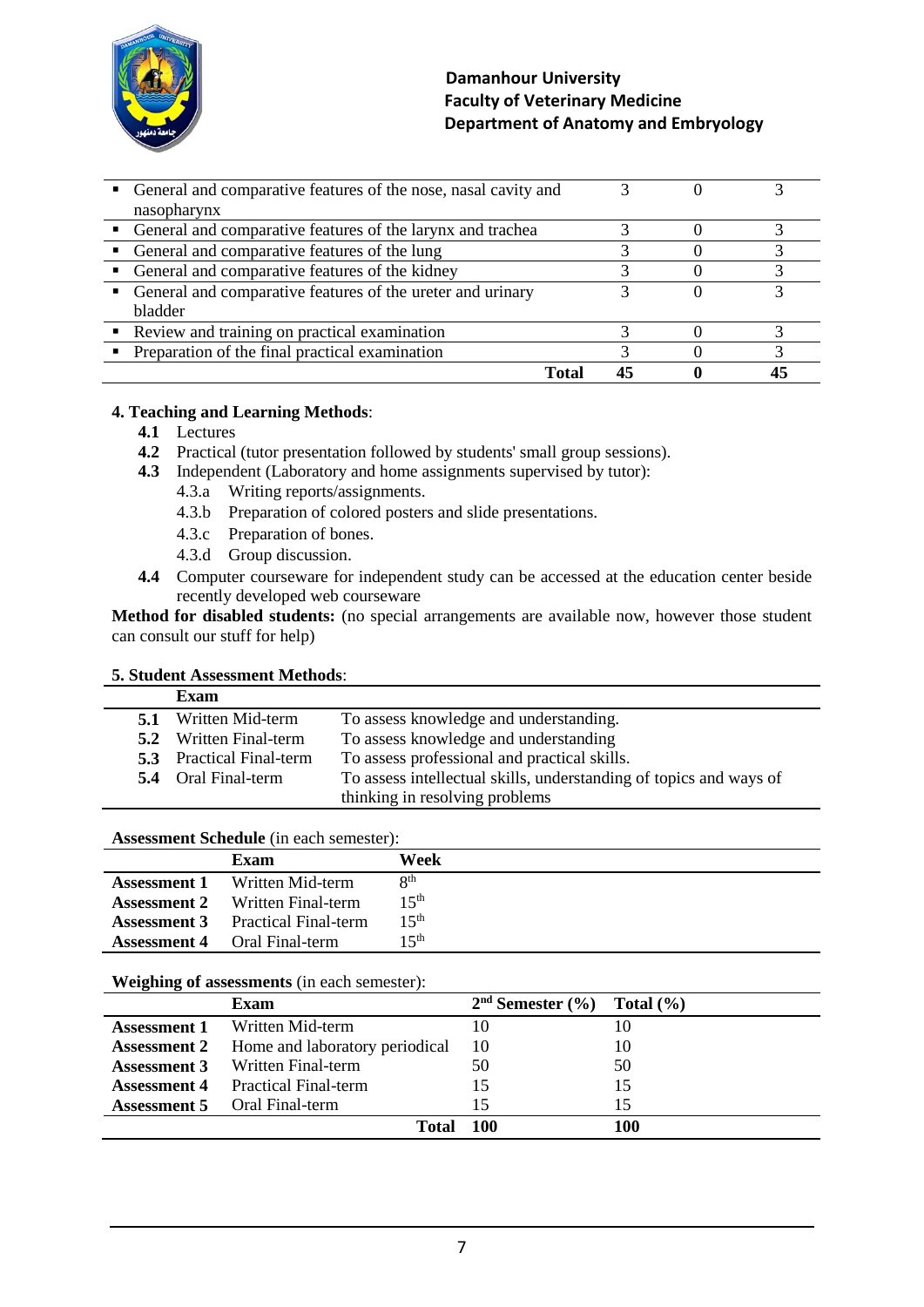

### **6. List of References**:

- **6.1. Course Notes**:
- **Lecture notes (printed): anatomy of domestic animal I. by Prof. DR Ashraf Elsharby (2007)**
- **6.2. Essential Books:**
- Getty R., Sisson and Grosman (1975) the anatomy of domestic animals 5th edition W.B Saunders, Philadelphia (volume 1&2)
- **6.3. Recommended Books:**
- Dyce, M.K., Sack, W.O.(2002) Wensing, C.j.G. Textbook of Veterinary Anatomy W. B. Saunders C., Philadelphia
- **6.4. Periodicals, websites, ….. etc**

### **7. Facilities Required for Teaching and Learning**

- For Lecture: A large hall equipped with white board, data show and computer.
- For Laboratory sessions: dissection hall with bones, formalized animals cadavers, dissection materials, anatomical models, colored posters, charts, atlases, handouts and pamphlets.
- For small group discussions (75 students): Convenient hall equipped with white board, computer and video projector.
- Digital library, Internet and networking connections for easy access of online course materials and the recommended websites by our staff.

| <b>Course Coordinator:</b> | Prof. Dr. Ashraf Elsharaby |
|----------------------------|----------------------------|
| <b>Head of Department:</b> | Prof. Dr. Ashraf Elsharaby |

**Date:**